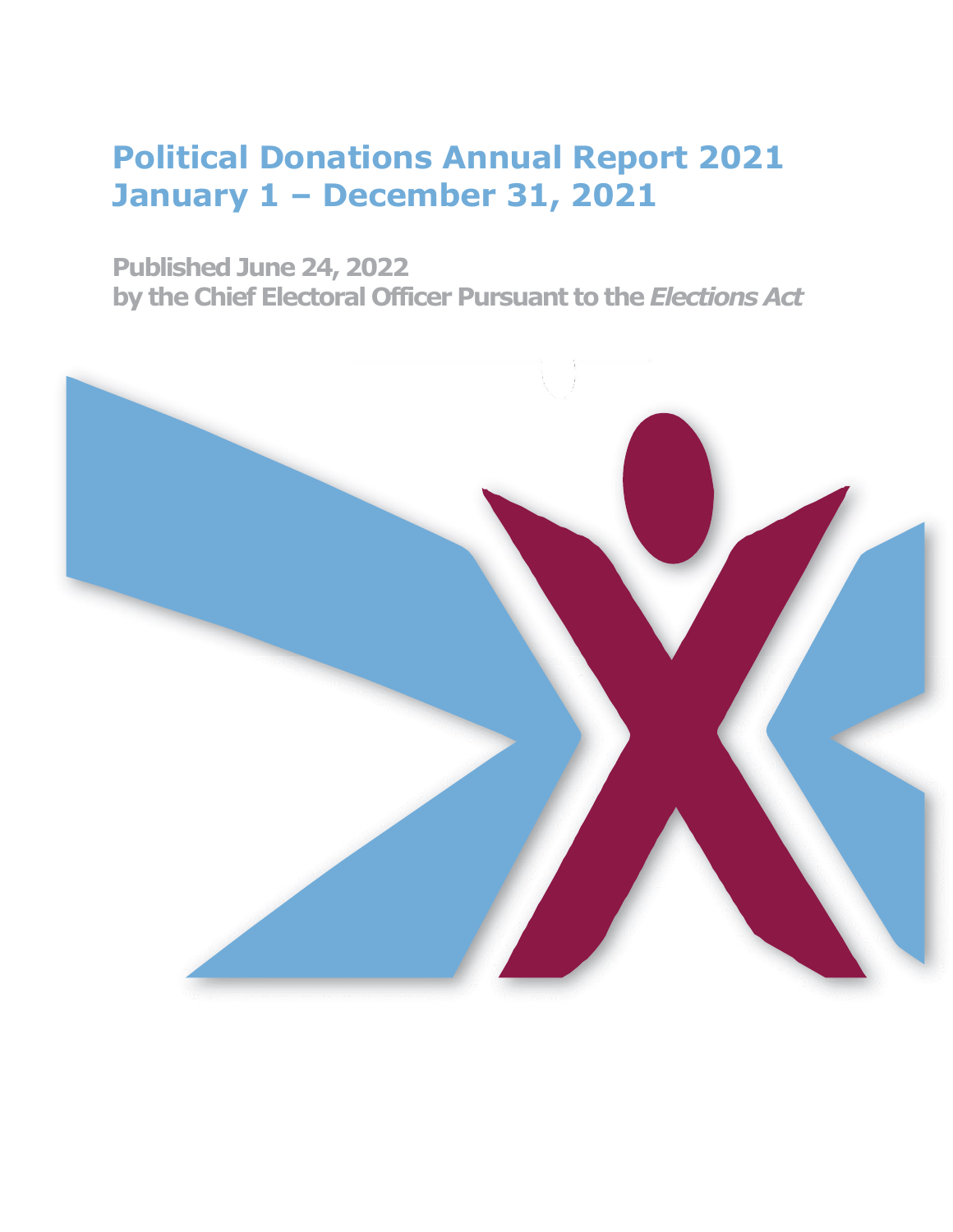

# **Political Donations Annual Report**

January 1 to December 31, 2021

The Political Donations Annual Report is prepared pursuant to Sections 240 and 251 of the *Elections Act*. The [Political Donations Annual Report](https://electionsnovascotia.ca/sites/default/files/PoliticalDonationsAnnualReport2021.pdf) is available on the Elections Nova Scotia (ENS) website [\(www.electionsnovascotia.ca\)](http://www.electionsnovascotia.ca/) or by contacting ENS.

Elections Nova Scotia 505-202 Brownlow Avenue PO Box 2246 Dartmouth, NS B3B 1T5 Phone: 902.424.8584 TTY: 902.424.7475 Toll Free: 1.800.565.1504 Fax: 902.424.6622 Email: elections@novascotia.ca www.electionsnovascotia.ca

Please click here for an online version of the *[Elections Act](https://nslegislature.ca/sites/default/files/legc/statutes/elections.pdf)*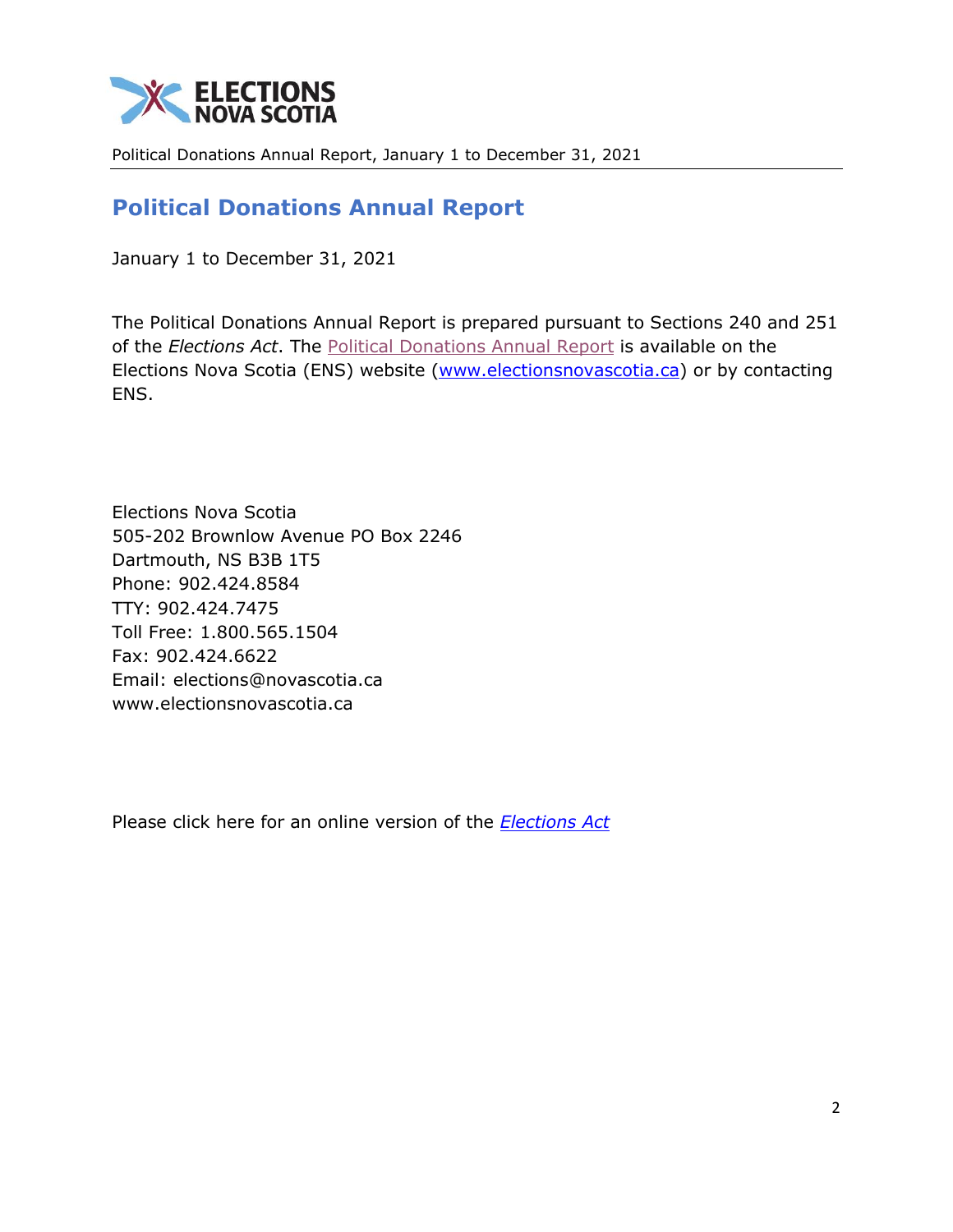

# **Message from the Chief Electoral Officer**

June 24, 2022

Elections Nova Scotia (ENS) publishes on the ENS website [\(www.electionsnovascotia.ca\)](http://www.electionsnovascotia.ca/) annually the reported provincial political donations over the past calendar year. Under the direction of the Chief Electoral Officer (CEO), ENS provides support to individuals, groups, and registered parties by assisting them with record keeping so they can meet their reporting obligations.

This report is published in accordance with Sections 240 and 251 of the *Elections Act* (the *Act*).

This report includes information on the timeliness and quality of the filings for political donations. The report lists the name and community of each person who contributes \$200 or more in the calendar year, plus the amount of the donation to registered political parties, electoral district associations. Registered candidate reporting was published after the  $41<sup>st</sup>$  provincial general election.

Collecting and sharing this information in a timely way, as prescribed by the *Act,* helps to enhance transparency of the financial activities of those registered parties, EDAs, and candidates who are required to file. ENS has been proactive in sending reminders to the entities regarding filing deadlines. Most reports are filed on or before the legislated deadline.

It is not within the mandate of ENS to undertake a detailed review of the filed reports. However, if financial donations are not filed, the political parties and associations run the risk of becoming de-registered.

The [Political Donations Annual Report](https://electionsnovascotia.ca/sites/default/files/PoliticalDonationsAnnualReport2021.pdf) is available online and includes searchable Excel files for each disclosure report.

Lindsay Rodenkirchen Acting Chief Electoral Officer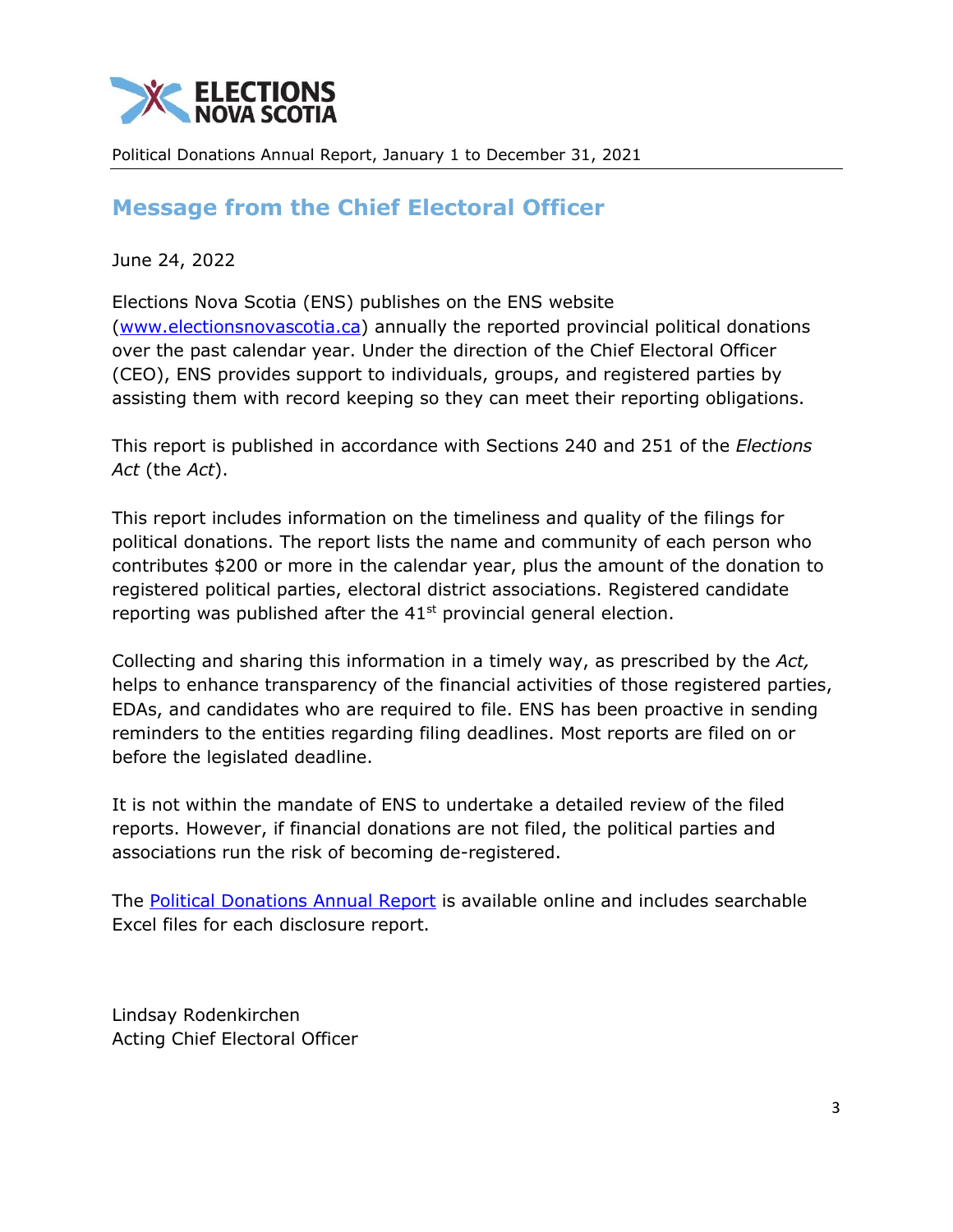

## **Elections Nova Scotia Review Process**

#### **Political Donations Rules**

The *Act* spells out the rules under which registered parties, EDAs, and candidates may accept political donations, make or receive loans, and issue tax receipts. The *Act* also provides the CEO with the authority to prescribe forms and it includes the deadlines for filing these reports.

#### **Contribution Limit Review and Eligibility Review**

Under subsection 236(1) of the *Act,* the contribution limit of \$5,000 applies to all donations made by a resident of Nova Scotia to a registered party, its Electoral District Associations (EDA), and its registered candidates combined in a calendar year. Compliance with the contribution limit of any resident can be problematic for a registered party, EDA, or candidate endorsed by that party since each associated entity can accept donations independently. Even with collaboration, it can be difficult to track donations cumulatively in real time.

ENS conducted a compliance review of the contribution limit after the reports were received and did not find any individual who had exceeded the limit. The review consolidated all political donations disclosure statements for each registered party, its EDAs, and its candidates on a contributor basis.

#### **Registered Parties**

Contributor eligibility respecting political donations disclosure statements filed by each registered party was reviewed. Eligible contributors were individuals who are residents in Nova Scotia during the 2021 reporting year. No evidence of ineligible contributors was found.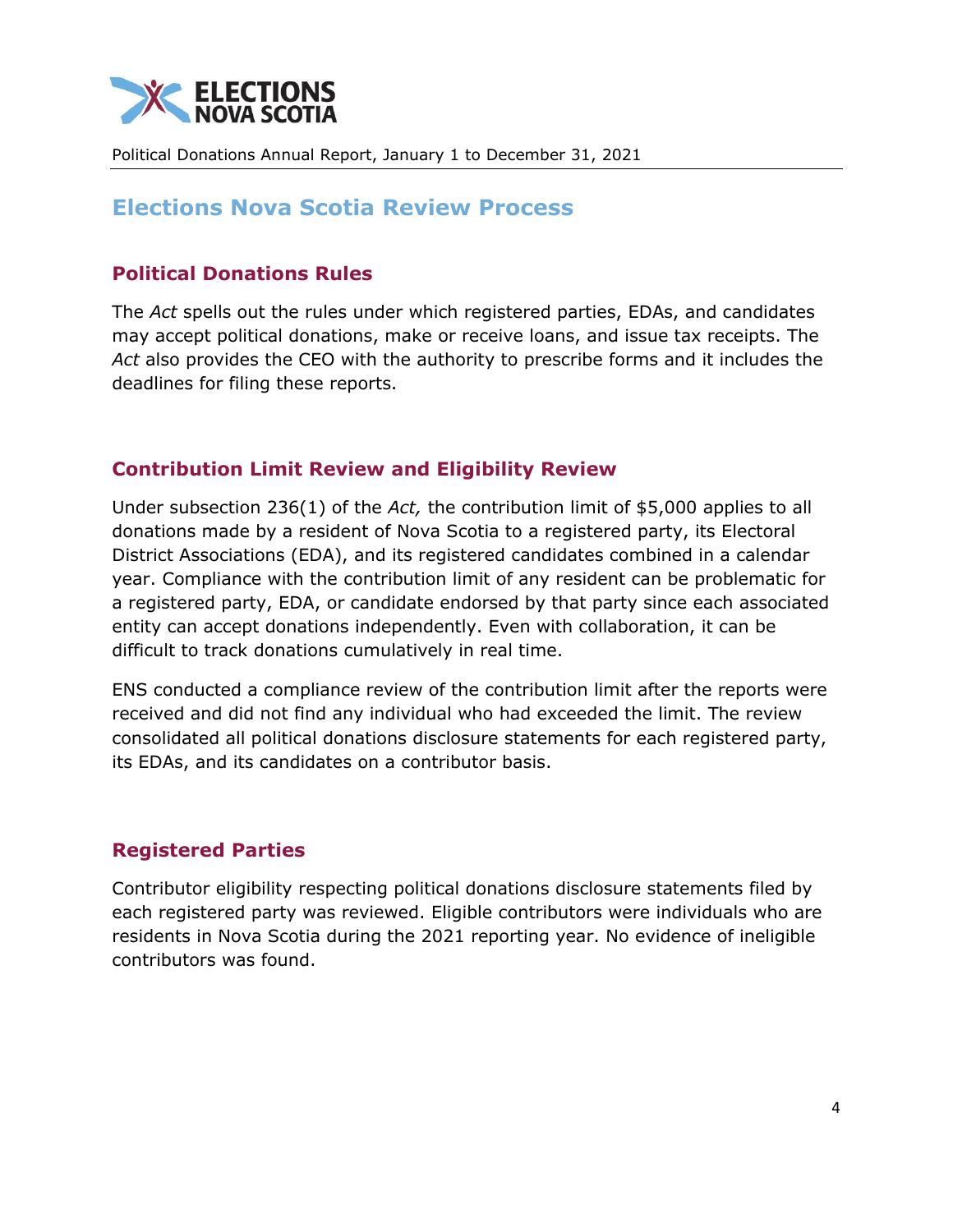

#### **Electoral District Associations**

Contributor eligibility respecting political donations disclosure statements filed by each EDA was reviewed. All questions raised by ENS of either the official agent of the EDA or registered party were satisfactorily addressed.

#### **Candidates**

A provincial general election was held on August 17, 2021. A total of 230 candidates were registered and reported their contributions, as filed under the general election reports. The candidate reports are available on the ENS website.

# **Registered Parties**

By April  $30<sup>th</sup>$  each year, the official agent of a registered party is required to file a disclosure statement detailing political donations received by the official agent during the previous calendar year. This statement discloses the name and full residential address of each contributor and the total amount of their donations received by the official agent during the calendar year of \$200 or more. ENS discloses only the community name of the contributor as per Section 251(3) of the *Act*.

For the reporting period January 1, to December 31, 2021, there were six registered parties in Nova Scotia:

- Atlantica Party Association of Nova Scotia (Atlantica)
- Green Party of Nova Scotia (Green Party)
- Nova Scotia Liberal Party (NSLP)
- Nova Scotia New Democratic Party (NSNDP)
- Progressive Conservative Association of Nova Scotia (PC)
- Nova Scotians United Party (NSU) (Registered December 16, 2021)

Four of the registered parties filed their audited financial statements by the prescribed April 30 deadline. The Atlantica party and the PC party were granted extensions by the CEO to May 24, 2022, which they met.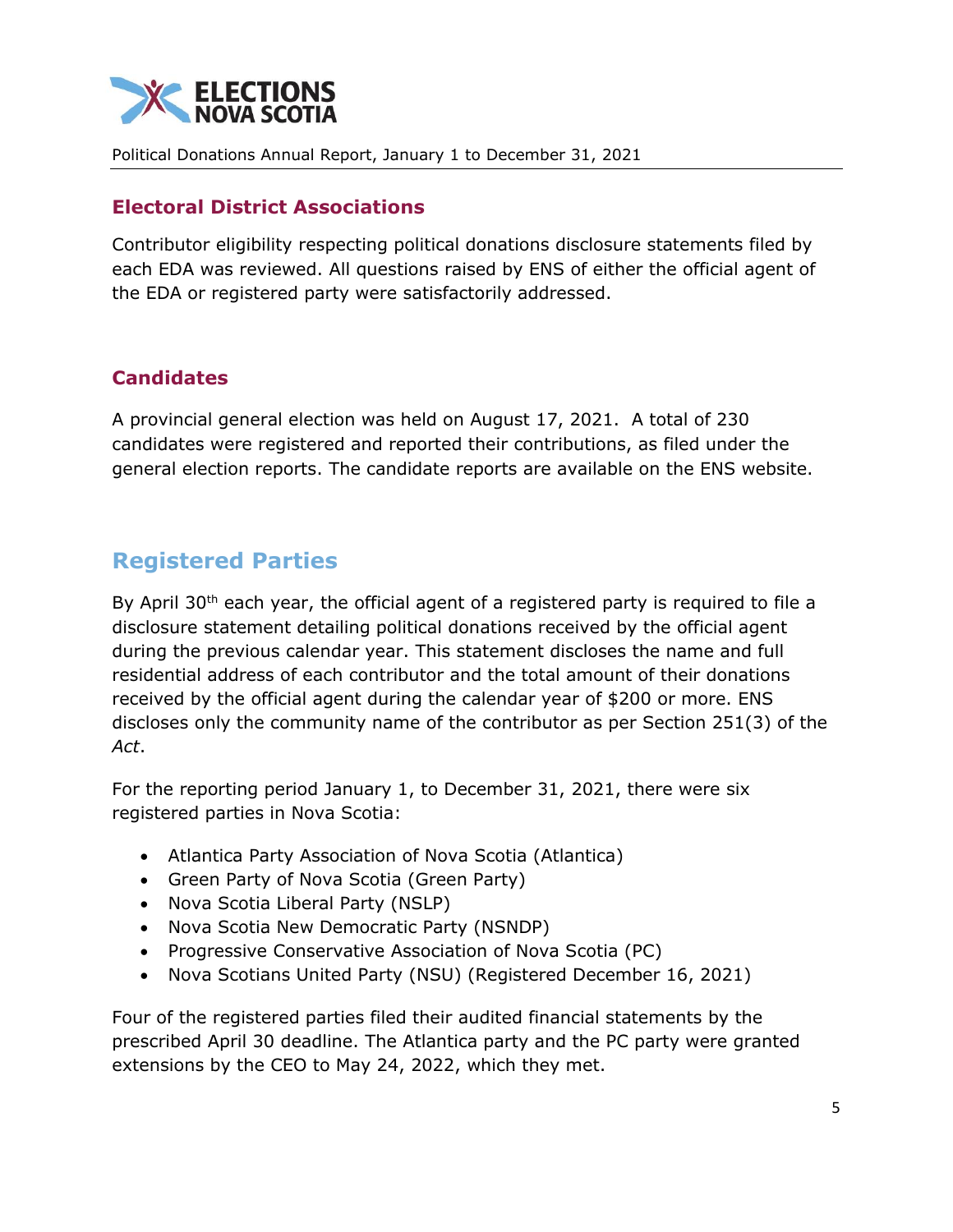

## **Electoral District Associations**

In 2021, there were 55 electoral districts in Nova Scotia. The NSLP and NSNDP each had 55 EDAs, the PC had 54 EDAs, and the Green Party had one EDA. The Atlantica and NSU Parties did not have any registered EDAs.

An EDA, with the endorsement of the leader of the registered party, must register in the prescribed form with the CEO. The information contained in this registration must be confirmed annually under Section 196(2) of the *Act.* 

Of the 165 registered EDAs in 2021, 145 or 88% filed the *Electoral District Association's Financial Statements and Supporting Schedules* on or before the deadline. All outstanding reports were filed before June 18 except two from the PC party. Issues with incomplete or missing forms are followed up with the relevant official agents. The official agent is the legislated person responsible for completing the annual filings and signing the declarations. Where an EDA fails to file their report, ENS follows up with the official agents for the party and EDA. If the reports from the EDA are not filed, a process to deregister commences and all bank accounts must be closed.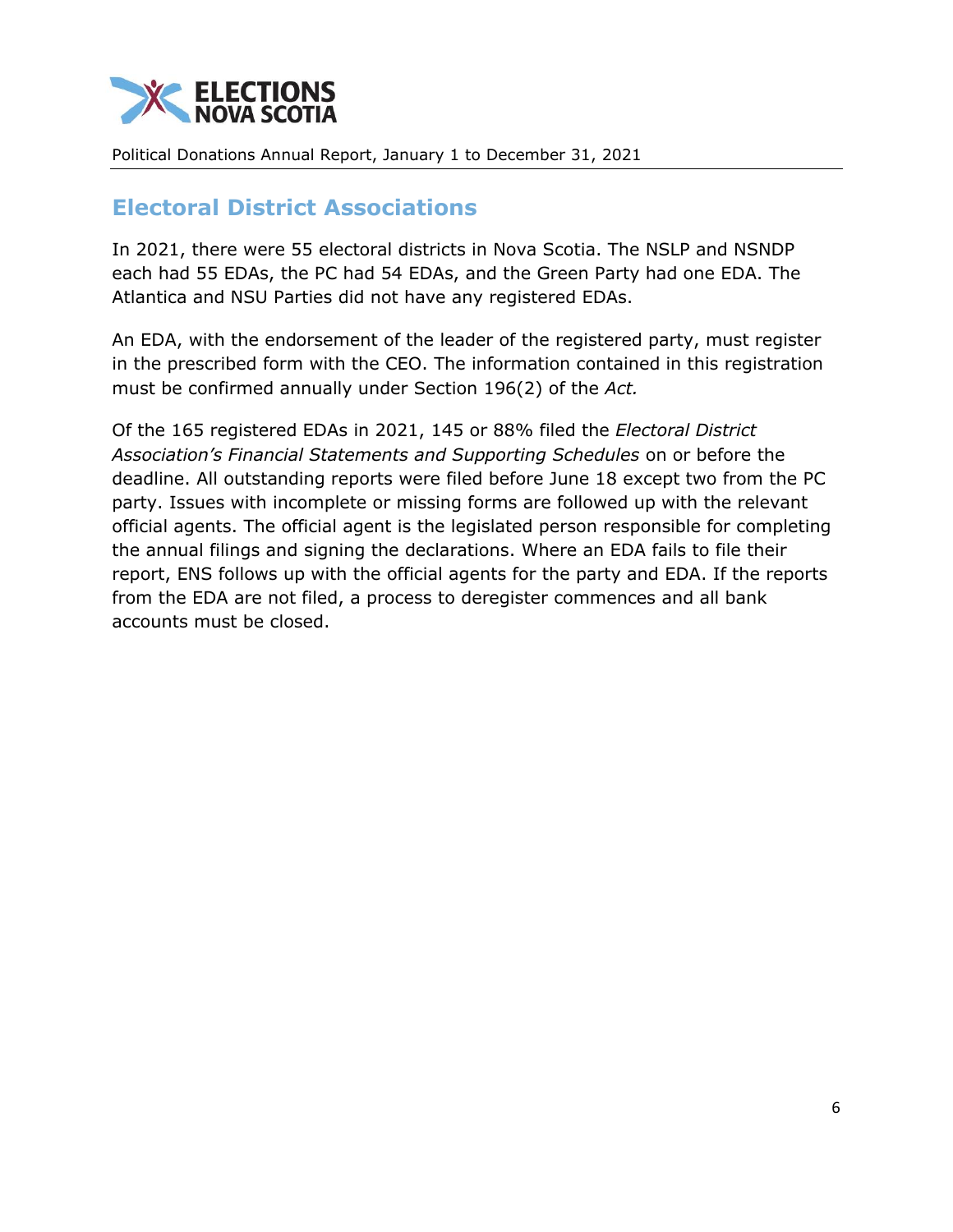

| <b>Registered Party</b>                                         | <b>Number of</b><br><b>EDA reports</b><br>due | <b>Number of EDA</b><br>reports filed<br>before the March<br>31, 2022<br>deadline* |
|-----------------------------------------------------------------|-----------------------------------------------|------------------------------------------------------------------------------------|
| Atlantica Party Association of Nova<br>Scotia (Atlantica)       | $\overline{0}$                                | $\Omega$                                                                           |
| Green Party of Nova Scotia (Green<br>Party)                     | 1                                             | 1                                                                                  |
| Nova Scotia Liberal Party (NSLP)                                | 55                                            | 54                                                                                 |
| Nova Scotia New Democratic Party<br>(NSNDP)                     | 55                                            | 48                                                                                 |
| The Progressive Conservative<br>Association of Nova Scotia (PC) | 54                                            | 42                                                                                 |
| The Nova Scotians United Party                                  | $\Omega$                                      | $\Omega$                                                                           |
| <b>Total</b>                                                    | 165                                           | 145                                                                                |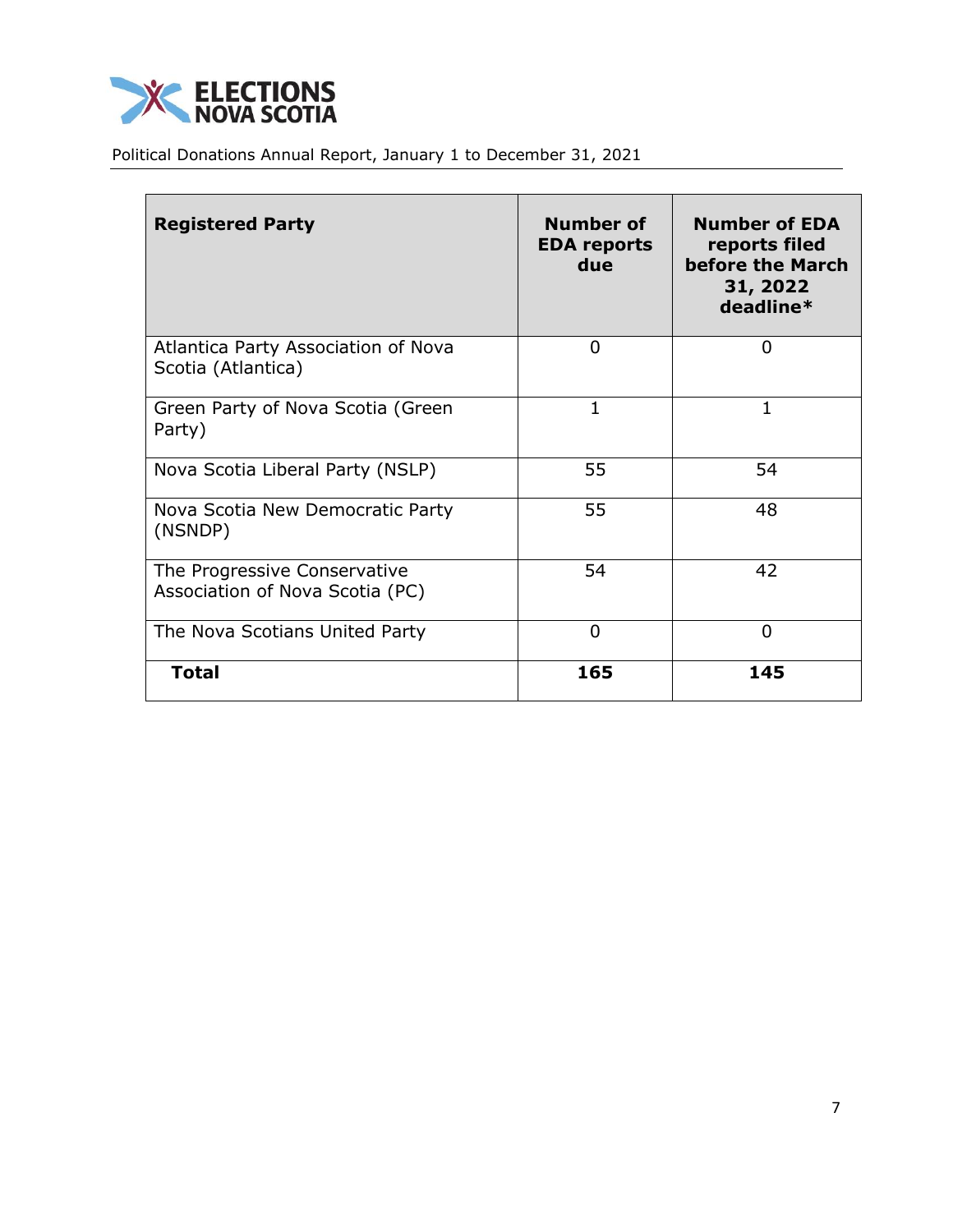

# **Links to Disclosure Reports (PDF)**

| <b>Registered Party</b>                                         | <b>Disclosure</b><br><b>Report for</b><br><b>Party</b> | <b>Disclosure</b><br><b>Report for EDA</b><br>(1) |
|-----------------------------------------------------------------|--------------------------------------------------------|---------------------------------------------------|
| Atlantica Party Association of Nova<br>Scotia (Atlantica)       | <b>Atlantica</b>                                       | N/A                                               |
| Green Party of Nova Scotia (Green<br>Party)                     | <b>Green Party</b>                                     | <b>Green Party EDA</b>                            |
| Nova Scotia Liberal Party (NSLP)                                | <b>NSLP</b>                                            | <b>NSLP EDA</b>                                   |
| Nova Scotia New Democratic Party<br>(NSNDP)                     | <b>NSNDP</b>                                           | <b>NSNDP EDA</b>                                  |
| The Progressive Conservative<br>Association of Nova Scotia (PC) | <b>PC</b>                                              | PC EDA                                            |
| Nova Scotians United Party (NSU)                                | N/A                                                    | N/A                                               |